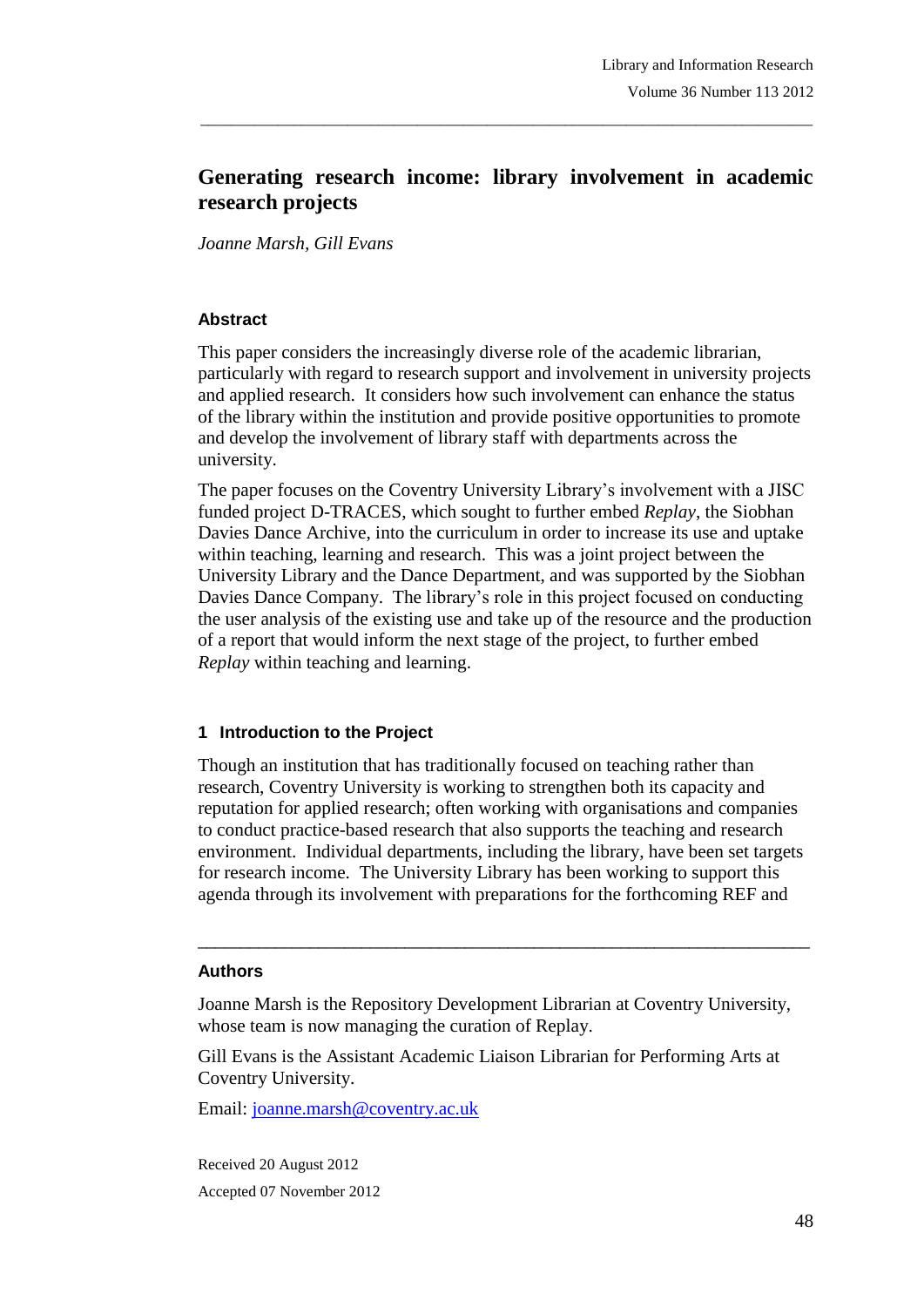past RAEs; conducting literature reviews and searches in support of academic research projects; and the development of Coventry University's Repository for the Virtual Environment (CURVE). CURVE is the institutional repository for teaching and research outputs (Coventry University, (n.d.)).

\_\_\_\_\_\_\_\_\_\_\_\_\_\_\_\_\_\_\_\_\_\_\_\_\_\_\_\_\_\_\_\_\_\_\_\_\_\_\_\_\_\_\_\_\_\_\_\_\_\_\_\_\_\_\_\_\_\_\_\_\_\_\_\_\_\_\_\_\_\_\_\_\_\_\_\_\_\_\_

The recent requirement for the library to generate its own research income has led to an increase in this type of activity and has made it essential that library staff actively seek opportunities for external funding around research and library developments, and where appropriate in partnership with other departments within and beyond the institution. This has lead to the formation of a library applied research group which in part seeks to identify potential projects and opportunities in order to generate research income and develop research expertise.

Academic librarians and other staff within the library must now be mindful of potential research opportunities within the University as well as being aware of potential opportunities to bid for funding from JISC (JISC, 2012) and other relevant organisations. Consequently, when a JISC call for proposals seeking to further embed and enhance existing digital resources was announced a member of library staff, with agreement from the University Librarian, took a rough and ready idea of a potential bid to the Dance department for further discussion and consideration. The proposal focused around *Replay*, the Siobhan Davies Dance Archive (Siobhan Davies Replay, 2009) which was a resource that the Repository Development Librarian had already worked on with the department.

Although some detail is given regarding the overall project, this paper focuses specifically on the benefits and lessons learnt from the participation of library staff in research rather than the project findings.

### **2 Background to** *Replay* **and the D-TRACES Project**

The Siobhan Davies Dance Archive project began in January 2007, funded by the Arts and Humanities Research Council (AHRC) (AHRC, 2012). The project aimed to bring together all of the materials and documentation associated with Davies' choreographies into a single, fully searchable digital collection which included moving and still image, audio and text. This was a collaborative project between Siobhan Davies Dance (subsequently referred to as the Company) (Siobhan Davies Dance, (n.d.)) and Coventry University. When the online archive was launched in June 2009 it was the first of its kind in the UK and now contains approximately 3000 items relating to 36 works and 8 projects.

The D-TRACES (Dance Teaching Resources and Collaborative Engagement Space) project was funded by JISC under the e-Content and Digitisation Programme: Impact and Embedding of Digitised Resources, generating £40k for the University, with approximately £5k going directly to the library. The first stage of the project was to undertake a rapid user analysis of the existing use and take up of Siobhan Davies *Replay* as required by the JISC call. This part of the project was led by the library and fed into the development of strategies and practical solutions developed within the second stage of the project to ensure the increased use and impact of the resource in teaching and learning within higher education. The second aim was to embed *Replay* within the Personal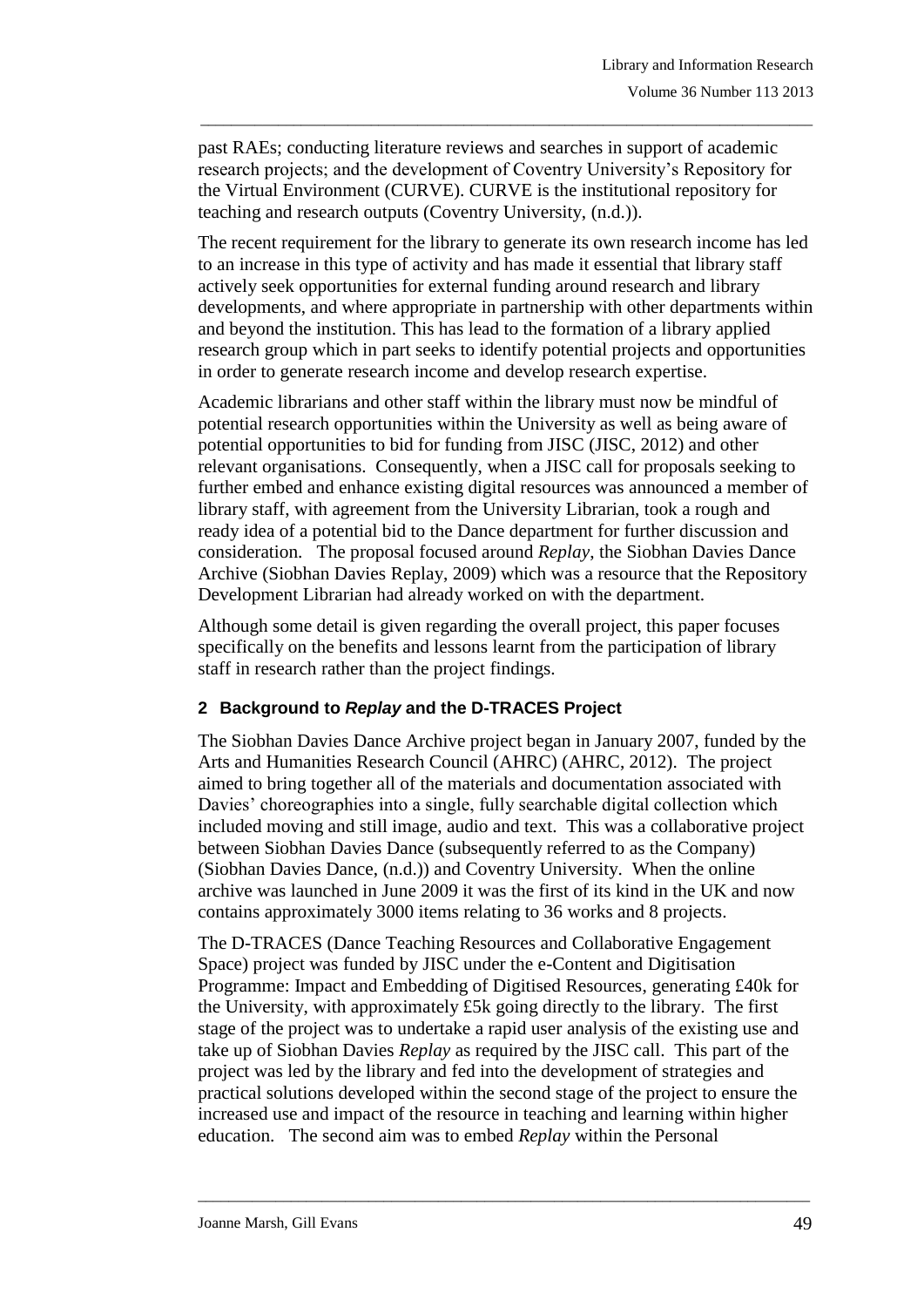Development Planning (PDP) element of the undergraduate dance curriculum at Coventry University.

\_\_\_\_\_\_\_\_\_\_\_\_\_\_\_\_\_\_\_\_\_\_\_\_\_\_\_\_\_\_\_\_\_\_\_\_\_\_\_\_\_\_\_\_\_\_\_\_\_\_\_\_\_\_\_\_\_\_\_\_\_\_\_\_\_\_\_\_\_\_\_\_\_\_\_\_\_\_\_

Personal Development Planning (PDP) is defined by the Higher Education Academy as 'a structured and supported process undertaken by an individual to reflect upon their own learning, performance and/or achievement and to plan for their personal, educational and career development' (Higher Education Academy, 2012). It is a mandatory component for all students at Coventry University and is embedded and assessed within the first year dance module *Movement Studies 1.* Students are encouraged to recognize the relationship between professional arts practice, critical reflection and personal planning as well as reflections and critical analysis of their own work and that of others, outlining their vision of the nature and potential of their work as a launch pad for future careers.

# **3 The bid writing process**

At Coventry University, all potential bids for external funding must go through the Business Development Support Office (BDSO). This unit leads the development of all university applied research activities and provides focused support to faculties and departments helping to identify relevant funding opportunities, costing, authorising and helping to prepare bids/proposals.

Through a series of meetings the project proposal was discussed and it became clear that the Dance Department should lead this bid. It was agreed that the library would lead on the user analysis stage and the Repository Development Librarian provided relevant information and drafted sections of the bid document relating to the activities to be undertaken by the library. During these meetings the project team agreed to involve the Assistant Academic Liaison Librarian for Dance (subsequently the Academic Librarian).

Under the terms of the project call, the project was to run for 6 months from October 2010 to March 2011. The user analysis and analysis report had to be completed within the first six weeks of the project. The Repository Development Librarian and the Academic Librarian were assigned to this task following discussions with the project team, with the recognition that our traditional professional skills would be ideally suited to this stage of the project. The distribution of the project funding reflected this involvement, bringing in direct funding for the library.

Working with the BDSO was a new and valuable experience for the Repository Development Librarian. The unit provided invaluable support regarding the University's procedures, writing bid proposals and costing the bid. However, the process created an additional layer of work and slightly shortened the deadline for submission as the final bid needed to be approved by the BDSO.

### **4 Literature**

Many articles have been published which consider the role of the academic librarian in collaboration and research. These have tended to fall into two broad categories; collaboration with academic staff in delivering information skills; and involvement with library and information science (LIS) research. The idea of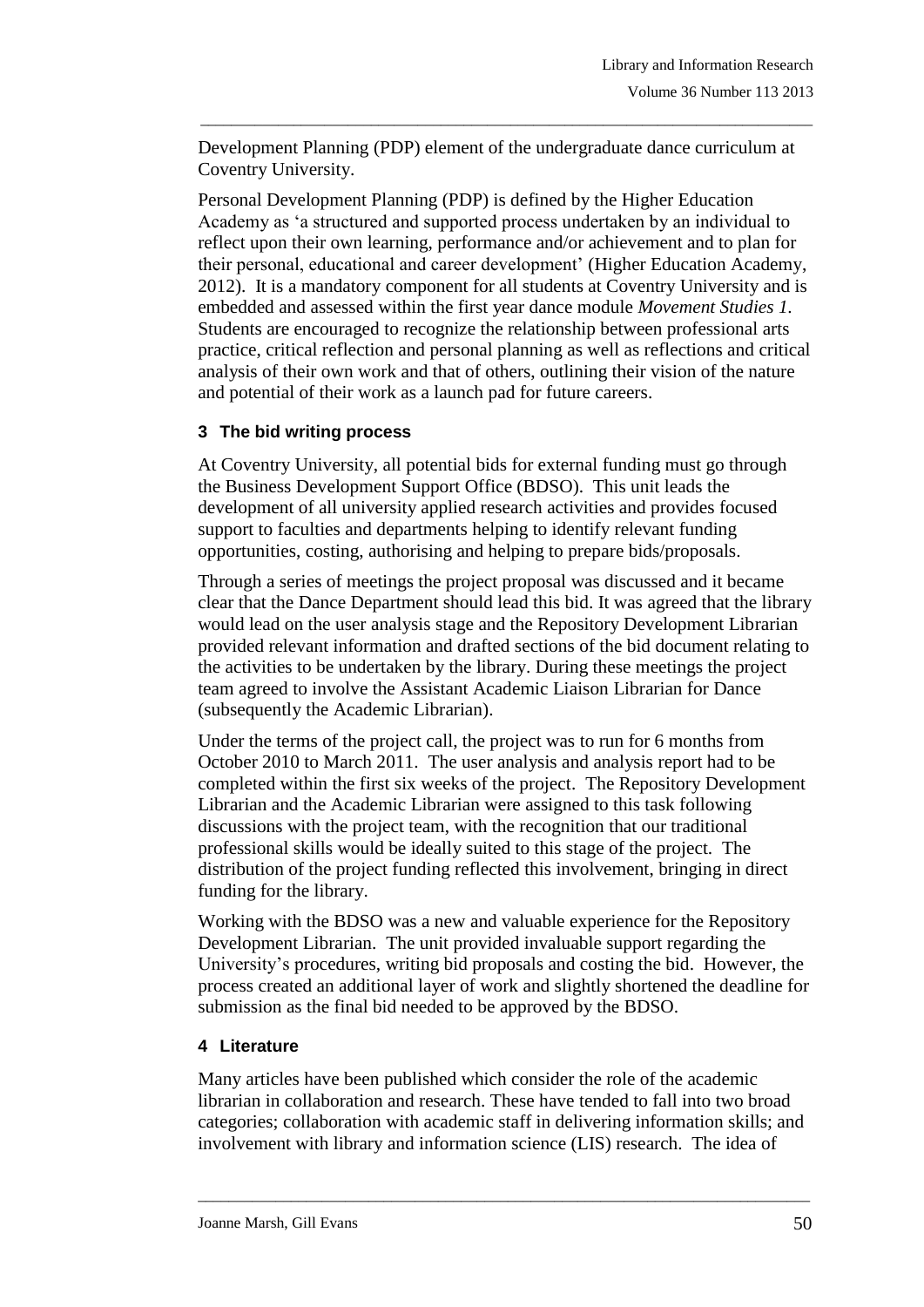librarians collaborating with academic and research staff on discipline-based projects has not been widely considered in LIS literature.

Generally, research in libraries has tended to focus on LIS practitioner research as McNicol (2004) and Hall (2010) demonstrate. Articles such as these discuss the value and benefits of engaging with practitioner research in order to improve services or benefit the library in some way, such as research looking at user groups, marketing strategies or the introduction of new technologies (Brooks and Zubarev, 2012).

\_\_\_\_\_\_\_\_\_\_\_\_\_\_\_\_\_\_\_\_\_\_\_\_\_\_\_\_\_\_\_\_\_\_\_\_\_\_\_\_\_\_\_\_\_\_\_\_\_\_\_\_\_\_\_\_\_\_\_\_\_\_\_\_\_\_\_\_\_\_\_\_\_\_\_\_\_\_\_

For many articles the emphasis is on the delivery of information skills sessions and collaboration with faculty is discussed largely within these parameters for example, Mounce (2010) and Lampert (2006). As Kenedy and Monty note in their paper:

*There is a limited literature about the collaboration of librarians and faculty, while the literature concerning librarians and information literacy is extensive.*

### (Kenedy and Monty, 2011, 118)

The focus of this paper is on faculty and librarian collaboration in a faculty-led research project. Though the emphasis of the project was on embedding digital resources and the delivery of information skills sessions was part of the project work, the focus is on the librarians' involvement in the actual research project and the need to developing our wider transferable skills to work with and support academic departments more fully.

### **5 Methodology**

### **5.1 The overall project**

The aim of the project was to embed *Replay* into the undergraduate curriculum in order to enhance the students' experience of working with online resources and encourage more imaginative approaches to developing digital literacy within dance practice. *Replay* offers users access to different methods for documenting, collecting, organising and curating performance materials.

Students were asked to create an artist's journal, recordings of rehearsals, interviews and any other reflections of their choreographic and movement work which would contribute to their module assessment. The team built in additional sessions in the library on the use of *Replay* and other digital resources and practical technical sessions on recording, editing and documenting their personal journeys, and using blogs as a sketchbook and reflective tool. Dancers from the Siobhan Davies Company also ran sessions which included practical, studio based work to help demonstrate and reinforce the value of using electronic resources and social media to aid reflection and documentation of their practical activity. The development of this part of the project would be informed by the results of the user analysis to be conducted at the start of the project.

The project outcomes are not discussed in detail in this paper. Further information about the project can be found in the final project report and other documentation available on the D-TRACES project blog (D-TRACES, (n.d.)).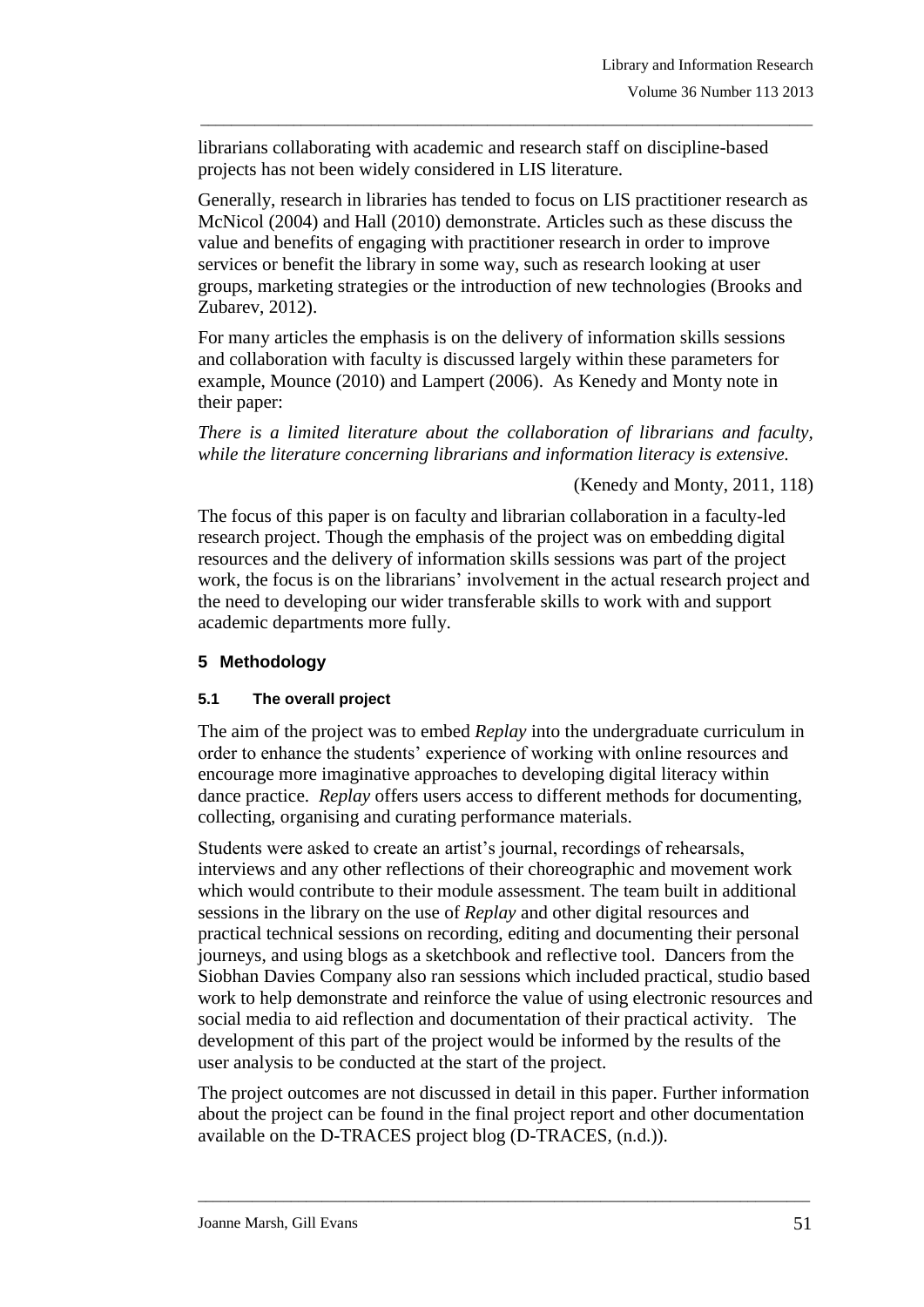### **5.2 The user analysis**

The first stage of the project was to conduct the user analysis to assess the use and take up of *Replay*. A range of quantitative and qualitative evidence sources were applied as it was felt that use of these methods would, as Fidel notes, improve the quality of the study as:

\_\_\_\_\_\_\_\_\_\_\_\_\_\_\_\_\_\_\_\_\_\_\_\_\_\_\_\_\_\_\_\_\_\_\_\_\_\_\_\_\_\_\_\_\_\_\_\_\_\_\_\_\_\_\_\_\_\_\_\_\_\_\_\_\_\_\_\_\_\_\_\_\_\_\_\_\_\_\_

*…the biases, limitations, and weaknesses of a method following one approach are counterbalanced, or compensated for, by mixing with a method belonging to the other approach*.

(Fidel, 2008, 265)

This approach was also reflected in TIDSR, the Toolkit for the impact of Digitised Scholarly Resources (Oxford Internet Institute, (n.d.)) that JISC recommended for use in developing the user analysis section of the project. TIDSR is a resource which provides guidance on quantitative and qualitative methods for measuring the impact of online resources.

Through the use of quantitative measures such as link analysis and log file analysis it was hoped the project team would gain an understanding of the frequency and extent of access which would provide base line indicators of impact and use. Google Analytics had been added to *Replay* and the data from September 2009 to August 2010 was analysed to give a general indication of the level of use of this resource. This data was further enriched by link analysis using Yahoo Site Explorer<sup>1</sup> and LexiURL Searcher<sup>2</sup>.

Qualitative evidence such as interviews with stakeholders and academics, user feedback and an online survey were used to compliment and enrich the quantitative data. Stakeholder interviews with representatives from Coventry University and the Company were arranged to provide background information regarding intended audience(s) and the marketing / dissemination of the resource. The online survey and interviews with academics known anecdotally to be using *Replay,* would provide supporting information and evidence regarding current use for teaching, research and professional practice.

Using TIDSR as an aid, a list of questions was drawn up for both the interviews and the online survey. Due to time constraints and the existing commitments of the respondents the interview questions to academic staff effectively became questionnaires, sent via email to the relevant participants along with ethical consent forms required for the University's Ethical Governance procedure. The online survey was created using Survey Monkey and was sent out to the registered users of the Archive and a number of relevant mailing lists including the Standing Conference for Dance in Higher Education (SCODHE, (n.d.)), Theatre Information Group / Society for Dance Research (TIG-SDR) (JISC mail, 2012a), Theatre and Performance Research Association (TaPRA, 2012) and the Media, Arts and Dance mailing list (JISC mail, 2012). By sending out the survey to a variety of lists it was hoped it would reach practitioners, academics and students

<sup>1</sup>  $1$  Yahoo Site Explorer – Since conducting this research, Yahoo Site Explorer has been incorporated into Bing Webmaster tools - <http://www.bing.com/toolbox/webmaster>

 $2$  LexiURL Searcher – Since conducting this research the name of this tool has changed to Webometric Analyst <http://lexiurl.wlv.ac.uk/>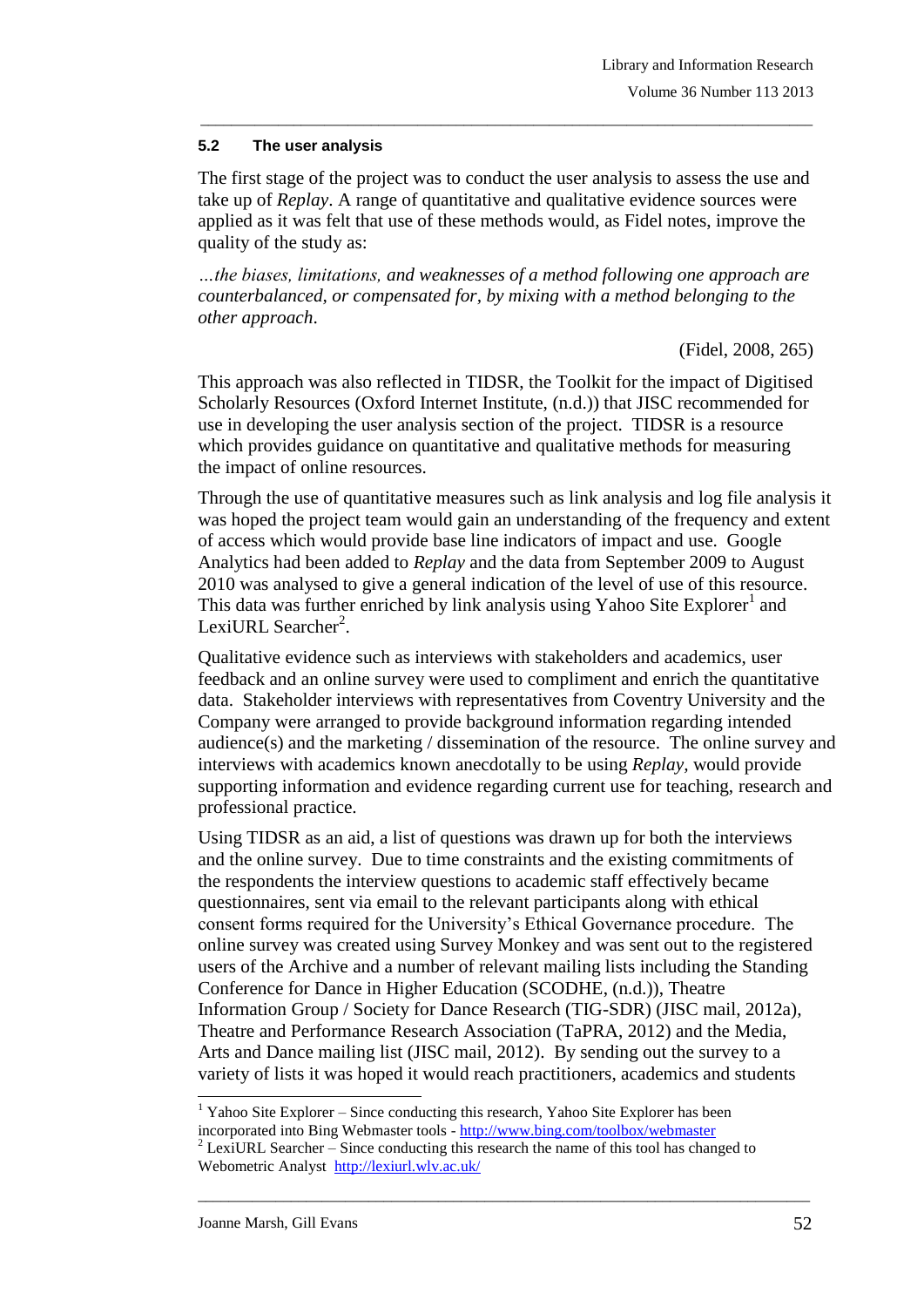in higher and further education and teachers in schools, thus providing a broad understanding of how the resources are used.

\_\_\_\_\_\_\_\_\_\_\_\_\_\_\_\_\_\_\_\_\_\_\_\_\_\_\_\_\_\_\_\_\_\_\_\_\_\_\_\_\_\_\_\_\_\_\_\_\_\_\_\_\_\_\_\_\_\_\_\_\_\_\_\_\_\_\_\_\_\_\_\_\_\_\_\_\_\_\_

Although not included in the original project plan, basic bibliometric data was examined to see if and how *Replay* was being cited in the literature. It was hoped this would provide an insight into how the Archive might be being used for research.

#### **5.3 User analysis: overview of findings**

There were a number of key findings from the user analysis which not only informed the second stage of the project, but were also fed back to the Company in order to help improve the visibility and use of *Replay*. This section provides an overview of the key findings.

Google Analytics had been added to *Replay* and the data from September 2009 to August 2010 was analysed to give a general indication of the level of use and take up of this resource.

This data showed that over the year *Replay* received nearly 43,000 visits from 9,797 unique visitors, with 22% being new visitors. On average 2.83 pages were viewed per visit and visitors remained on the site for nearly 4 minutes, which did not seem long for such a media rich site. However, it was noted that the bounce rate was almost 75% and although care must be taken not to skew the results of this data, the removal of the bounce rate increased the average time spent on *Replay* to 15 minutes, with 8 pages viewed per visit. This level of usage would be more in line with expectations for a media rich site that includes images and video content.

Figures 1 and 2 show the difference in overall usage when the bounce rate is taken into consideration.



**Figure 1: Google Analytics overall usage graph, with bounce rate.**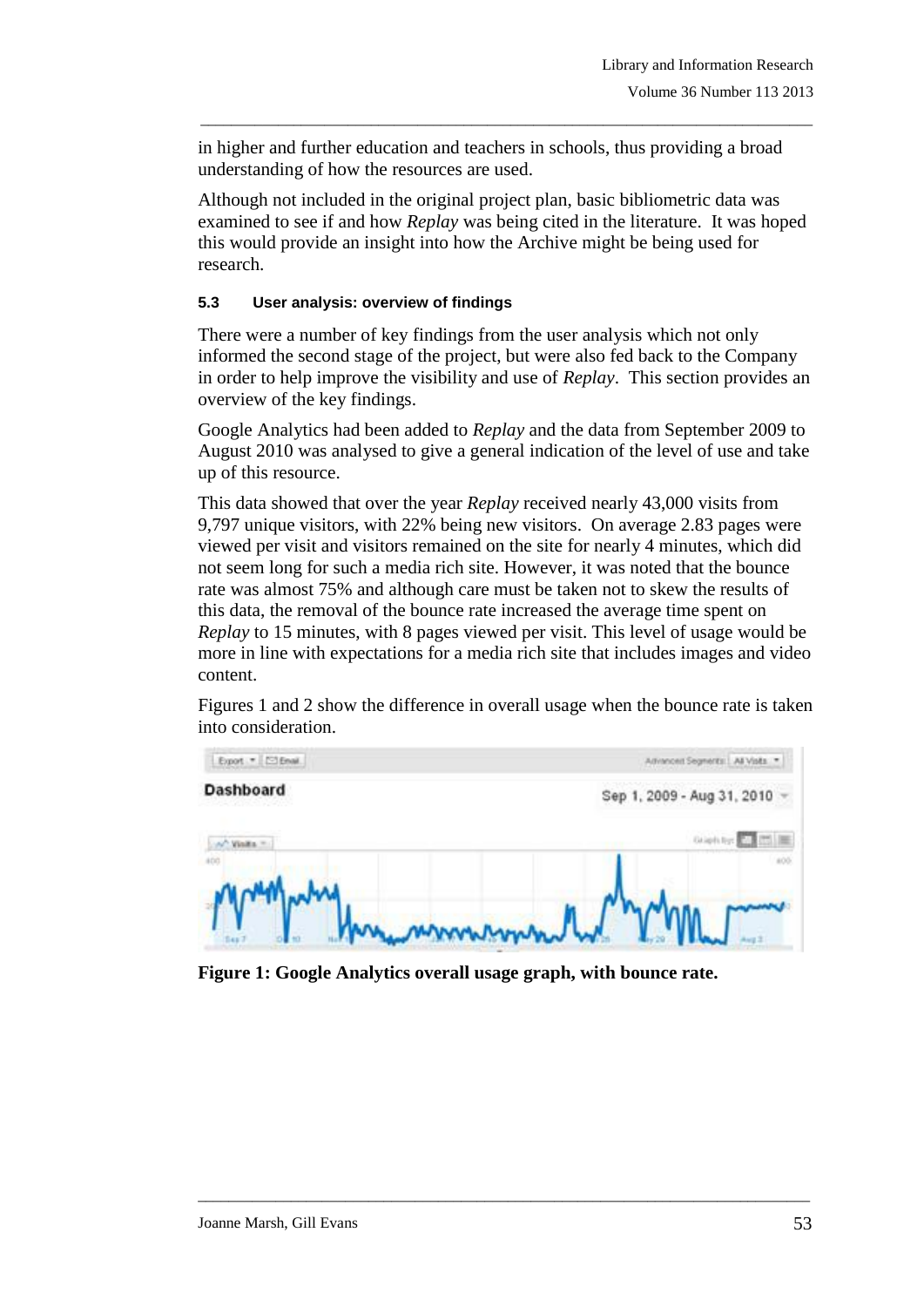

#### **Figure 2: Google Analytics overall usage, no bounce rate graph**

Data from Google Analytics revealed that the majority of users are from the UK (40,797 visits). Although usage is spread across the world, the volume of use within other countries is fairly small. Table 1 shows the visitor data for the top 10 countries using *Replay*.

|                | Country              | <b>Number</b><br>of visits | Avg pgs per<br>visit | Avg time on<br>site | % New<br>visits | <b>Bounce</b><br>rate |
|----------------|----------------------|----------------------------|----------------------|---------------------|-----------------|-----------------------|
| $\mathbf{1}$   | United Kingdom       | 40,797                     | 2.76                 | 00:03:47            | 20.11%          | 75.90%                |
| $\overline{2}$ | <b>United States</b> | 533                        | 4.45                 | 00:03:09            | 69.61%          | 48.59%                |
| 3              | Germany              | 146                        | 4.62                 | 00:03:06            | 75.34%          | 51.37%                |
| 4              | Australia            | 131                        | 4.50                 | 00:03:25            | 82.44%          | 36.64%                |
| 5              | Sweden               | 107                        | 3.95                 | 00:02:53            | 17.76%          | 71.96%                |
| 6              | Portugal             | 85                         | 4.91                 | 00:03:36            | 50.59%          | 51.76%                |
| 7              | Ireland              | 82                         | 4.54                 | 00:04:37            | 75.61%          | 47.56%                |
| 8              | Spain                | 80                         | 3.14                 | 00:02:00            | 52.50%          | 63.75%                |
| 9              | <b>Netherlands</b>   | 74                         | 3.95                 | 00:02:29            | 70.27%          | 45.95%                |
| 10             | New Zealand          | 63                         | 3.86                 | 00:02:26            | 47.62%          | 61.90%                |

**Table 1: Top ten countries visiting the Archive from Google Analytics Map Overlay report for Siobhan Davies** *Replay* **01/09/2009 – 31/08/2010**

As the Company is based in London, it is perhaps no surprise that the majority of UK visits to *Replay* are from here (30,949 visits). The bounce rate for London is 88.21% with only 2 pages on average viewed per visit. This is higher than the average bounce rate across the site for this period, and may be reflective of a significant number of users in the area using *Replay* as their homepage, or making use of specific content within *Replay* for dance classes, events etc.

After London, Coventry is the second highest location for usage in the UK with 1,372 visits; 4.16 average pages per visit and an average of 03:52 minutes per visit. Across England the visits were fairly spread, possibly reflecting the inclusion of the Davies' work '*Bird Song*' in the dance GCSE (AQA, 2010a) and '*Wyoming*' in the A Level (AQA, 2010b) dance curriculums for England and Wales at the time of this study.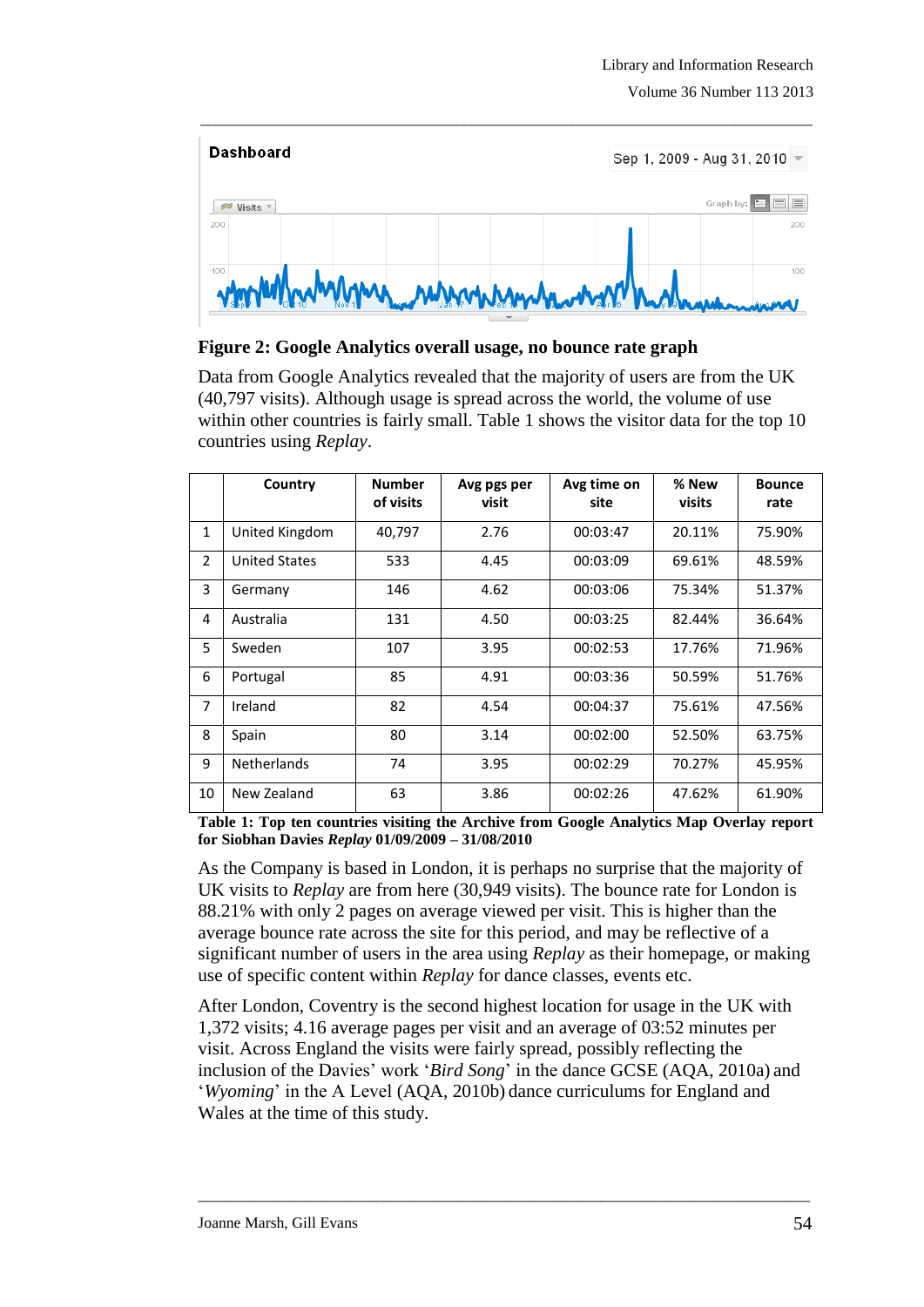Data from Google Analytics was further enriched through qualitative evidence from 2 stakeholder interviews, questionnaires returned from 4 academics regarding their use of *Replay* and 86 responses to the online survey. It was found that *Replay* was being used as an online reference source, a learning resource, a teaching resource, and to support professional dance practice.

\_\_\_\_\_\_\_\_\_\_\_\_\_\_\_\_\_\_\_\_\_\_\_\_\_\_\_\_\_\_\_\_\_\_\_\_\_\_\_\_\_\_\_\_\_\_\_\_\_\_\_\_\_\_\_\_\_\_\_\_\_\_\_\_\_\_\_\_\_\_\_\_\_\_\_\_\_\_\_

Of those who responded to the online survey and had used the archive, 15 agreed it was important to their teaching and 23 felt it was important to their learning. 29 respondents to the online survey described themselves as lecturers or teachers with regard to their use of the archive. Of these, 13 worked within higher education, 12 within schools and 1 within further education. As previously noted, website analytics confirmed that schools had been using the site due to a number of Davies' works being on dance syllabuses.

69 respondents to the online survey said they used digital resources to support research and 31 people described themselves as researchers with regard to their use of *Replay*. 21 respondents agreed that *Replay* was important to their research and one respondent said that *Replay*:

#### *…helps me re-formulate my research questions and give more ideas about an artist's practice or in following some particular archive.*

Survey responses also found that *Replay* was used to support professional dance practice. 15 people described themselves as dance artists and 19 respondents felt that *Replay* was an important resource for their dance/movement practice. One respondent commented:

*I am interested in looking at other choreographers' methodology or creative practice, to inform my practice. I have looked at the Siobhan Davies Replay and found it very interesting and informative about creative approaches to work.*

The analysis also highlighted problems with the citation and promotion of *Replay*. Despite the regular promotion of the resource by the Company, users were still referring to the resource as the Siobhan Davies Dance Archive, which was the original name used by the project until just after the launch in June 2009. In the most recent article to discuss *Replay*, published in March 2010 (Bannon, 2010) the author still referred to the resource as the Siobhan Davies Dance Archive, and referenced the original link (http://www.siobhandaviesarchive.com). This link still automatically and seamlessly re-directs to www.siobhandaviesreplay.com without the user being aware that the URL has changed. This has implications for the ongoing promotion and identity of the resource particularly as the majority of respondents from the online survey (90.5%) felt that digitised dance material would be essential to their future work.

Undertaking the user analysis was a learning curve for both librarians involved. Though the Repository Development Librarian had some experience of using Google analytics from her work on the institutional repository and the Academic Librarian had used Survey Monkey, neither had used other analysis tools such as Lexi URL search or had undertaken interviews / questionnaires in line with the University Ethical guidance procedure. Involvement in the project provided an opportunity to develop research skills and further understanding of the issues and processes involved.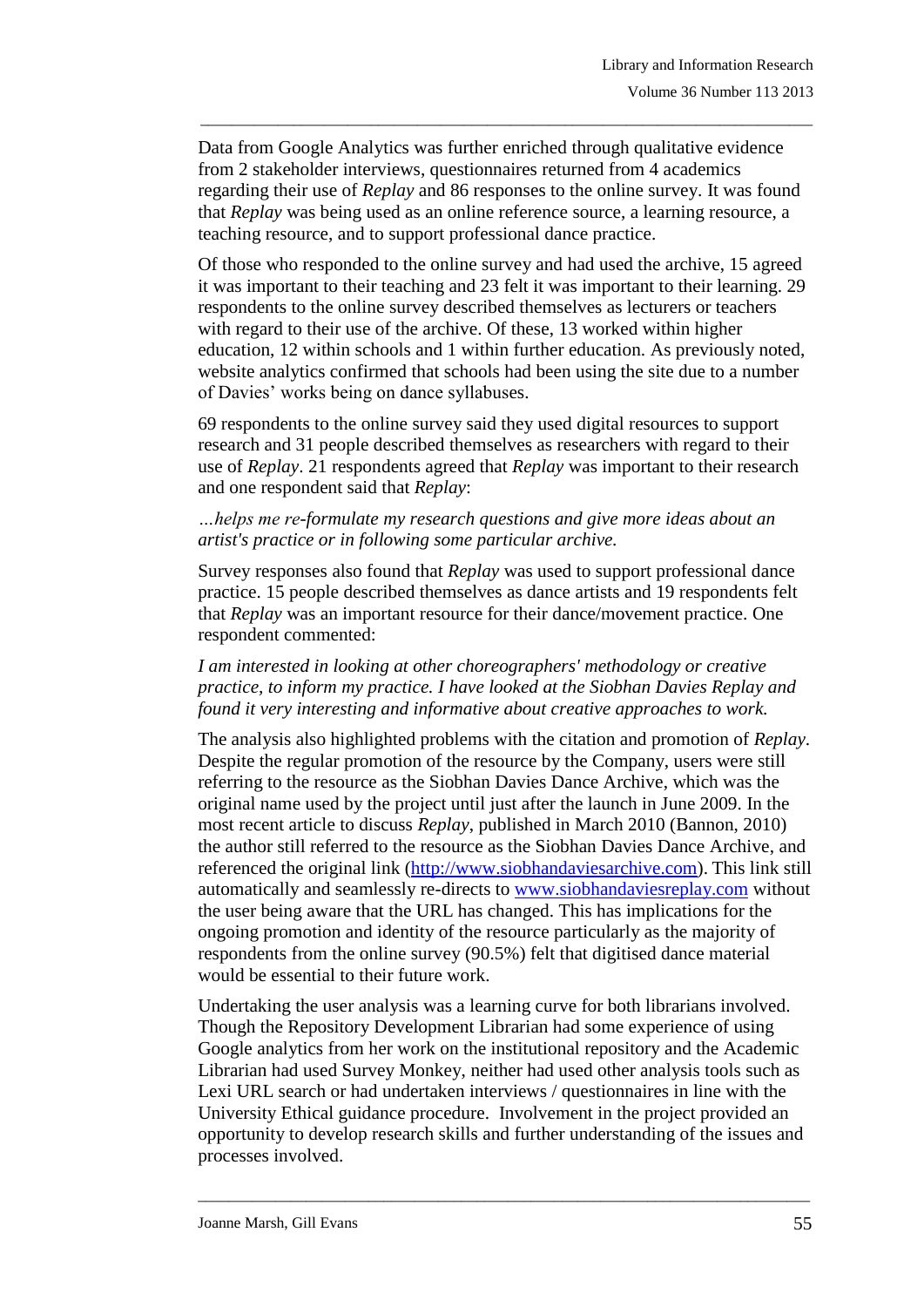### **6 Benefits of library involvement in departmental research**

The project provided an opportunity to demonstrate the value of involving librarians in departmental/faculty research, clearly demonstrating the nature of our core professional skills which are closely aligned to research work. It has also provided an opportunity for the librarians to extend their skills and expertise in undertaking user analysis, managing projects, writing reports and understanding the University's ethical research process.

\_\_\_\_\_\_\_\_\_\_\_\_\_\_\_\_\_\_\_\_\_\_\_\_\_\_\_\_\_\_\_\_\_\_\_\_\_\_\_\_\_\_\_\_\_\_\_\_\_\_\_\_\_\_\_\_\_\_\_\_\_\_\_\_\_\_\_\_\_\_\_\_\_\_\_\_\_\_\_

Cross-departmental working proved particularly valuable. Working more closely within the subject, with staff who are enthusiastic and able to provide discipline specific support and advice, provided the librarians with a better understanding of the University dance department. It also revealed how the academics work as a team and how they approach course design and development.

As the second part of the project focused on embedding the use of *Replay* within the PDP element of the first year undergraduate course, the Academic Librarian had additional opportunities to work with students on tutorials involved with the project. Consequently, the librarian's involvement with other aspects of the course, other than information skills sessions, has reinforced the connection between the department and the library for these students; reinforcing the value of the librarian, making her more approachable and resulting in greater contact with first year students following the project. It was obvious that the department clearly appreciated her willingness to support the teaching side of this project and her engagement with the students. Overall, the project has helped the Academic Librarian in her daily duties and support of the department, as well as increasing her profile with dance academics and students.

Working with *Replay* has increased the librarians' awareness of the potential value of digital archives and resources for the dance discipline, both within teaching and research. It has stressed the need to keep up-to-date with such developments and be able to support students who may need to use such resources to support both their learning and dance practice.

Involvement with the project also provided opportunities for external networking. The Academic Librarian took part in a project team promotional event for Palatine, the Higher Education Academy Subject Centre for Dance, Drama and Music<sup>3</sup>. This event provided an opportunity to share practice regarding the use of digital resources within the discipline. It also led to a visit to Coventry University from another HE dance librarian who wished to discuss the possibility of digitising an archive at their institution and how it could be embedded in teaching, learning and research. Fellow library practitioners at the event were particularly interested in the opportunity this project had given the librarians to work with dance academics on a research project, and to present alongside them at an external event.

Particularly for small scale projects, such as D-TRACES, the involvement of existing library staff rather than employing a research assistant is a more cost

<sup>-</sup> $3$  Palatine. Since completing this project the HEA Subject Centres no longer exist independently. The Palatine website and resources have been archived and are available from <http://78.158.56.101/archive/palatine/resources/index.html>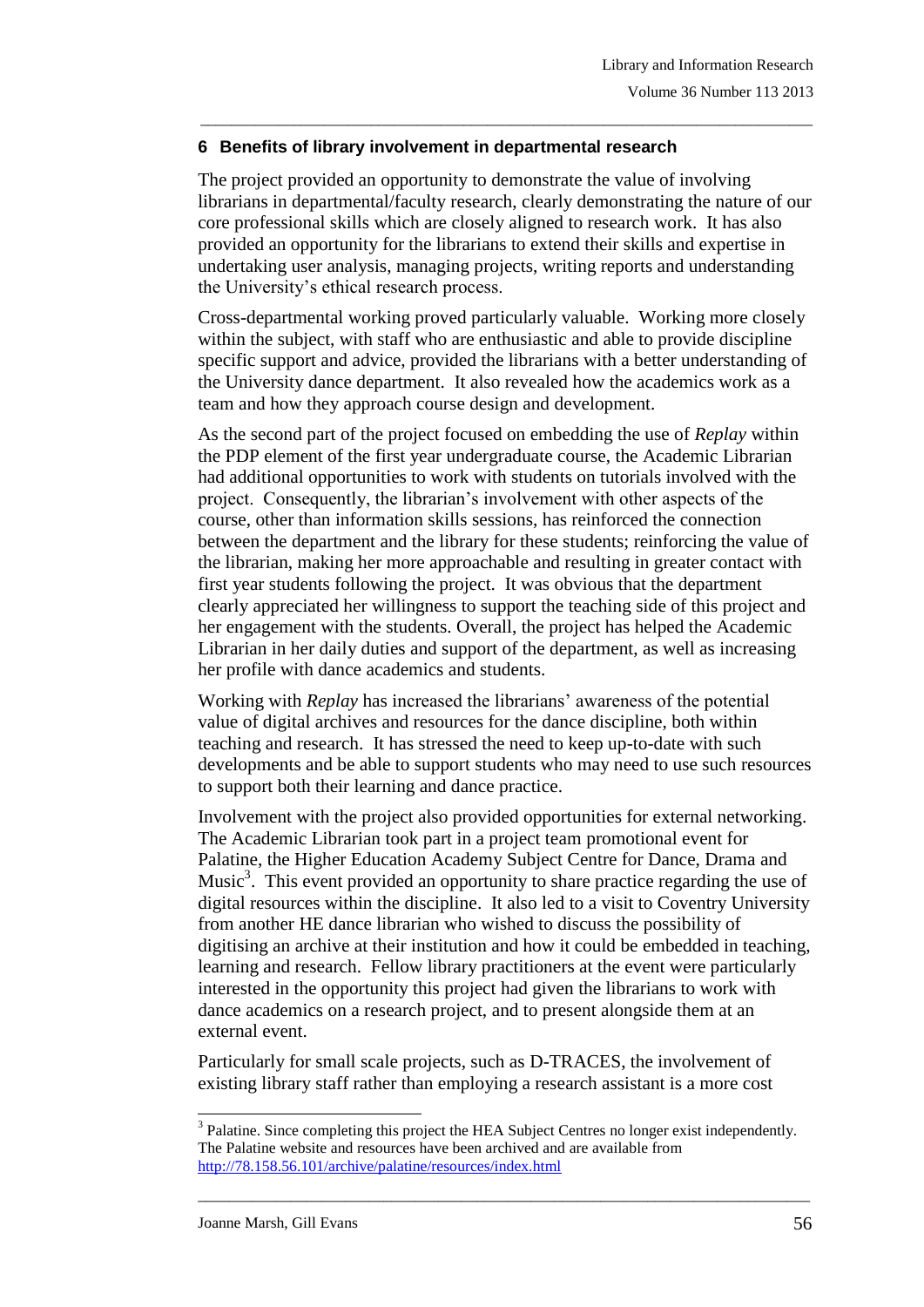effective way of undertaking the work involved. As the staff involved are already employed by the institution there are no issues regarding advertising posts and issuing contacts; something which can be problematic for short-term, small scale projects. By employing the Academic Librarian in particular, the project benefits from their existing knowledge of faculty staff and the workings of the department, an understanding of which is necessary for time-limited projects. Another benefit to employing non-subject researchers, such as librarians, is their impartiality and ability to approach a subject objectively. This allows them to evaluate and report findings without bias originating from a professional interest in the subject area.

\_\_\_\_\_\_\_\_\_\_\_\_\_\_\_\_\_\_\_\_\_\_\_\_\_\_\_\_\_\_\_\_\_\_\_\_\_\_\_\_\_\_\_\_\_\_\_\_\_\_\_\_\_\_\_\_\_\_\_\_\_\_\_\_\_\_\_\_\_\_\_\_\_\_\_\_\_\_\_

By identifying the potential for this project and taking it to the academic department for discussion, we demonstrated an awareness of developments in the subject field and the research interests of the department. The value of library staff and academics working together on this research project was recognised by the project team who valued how the wider skills set and expertise available would benefit the project. This was also recognised in the feedback from the final evaluation of the project and as noted in the final project report:

*The complementary skills and experiences of the project team have illustrated the benefit of working on a cross-institutional basis to support teaching and learning.*

(Whatley et. al., 2011, 20)

We have also been able to demonstrate how librarians can provide additional support for research activities as well as supporting teaching and learning. Though traditionally associated with enabling others to conduct research, our involvement with this project has demonstrated our contribution to the research process and ability to use our traditional skills to conduct, rather than support, research.

#### **7 Project challenges and lessons learned**

Although being involved in this project was a positive experience, there were some challenges and limitations. JISC gave a timeframe of six weeks to undertake, analyse and write-up the user analysis report findings from October 1<sup>st</sup> to November  $12^{th}$  2010. This is the busiest time of year for any academic library and the two members of staff involved in the project needed to continue with their day-to-day duties whilst working on the project. The full-time Academic Librarian was removed from enquiry desk duties for four of the six weeks. This person was also covering for another member of staff who had recently left. The part-time Repository Development Librarian worked on the institutional repository, was undertaking preparatory work for the REF and was also involved in another JISC project. Consequently it was sometimes difficult to find time for the two library staff to meet together to discuss the project due to work responsibilities and working hours. Regular project meetings with the Dance Department provided a valuable way of furthering the project and discussing any issues that arose. However, the academic staff had their own tight schedule of teaching commitments, and it was not always possible for all involved to attend these meetings. Emails were used between the team to ensure the project moved forward as required.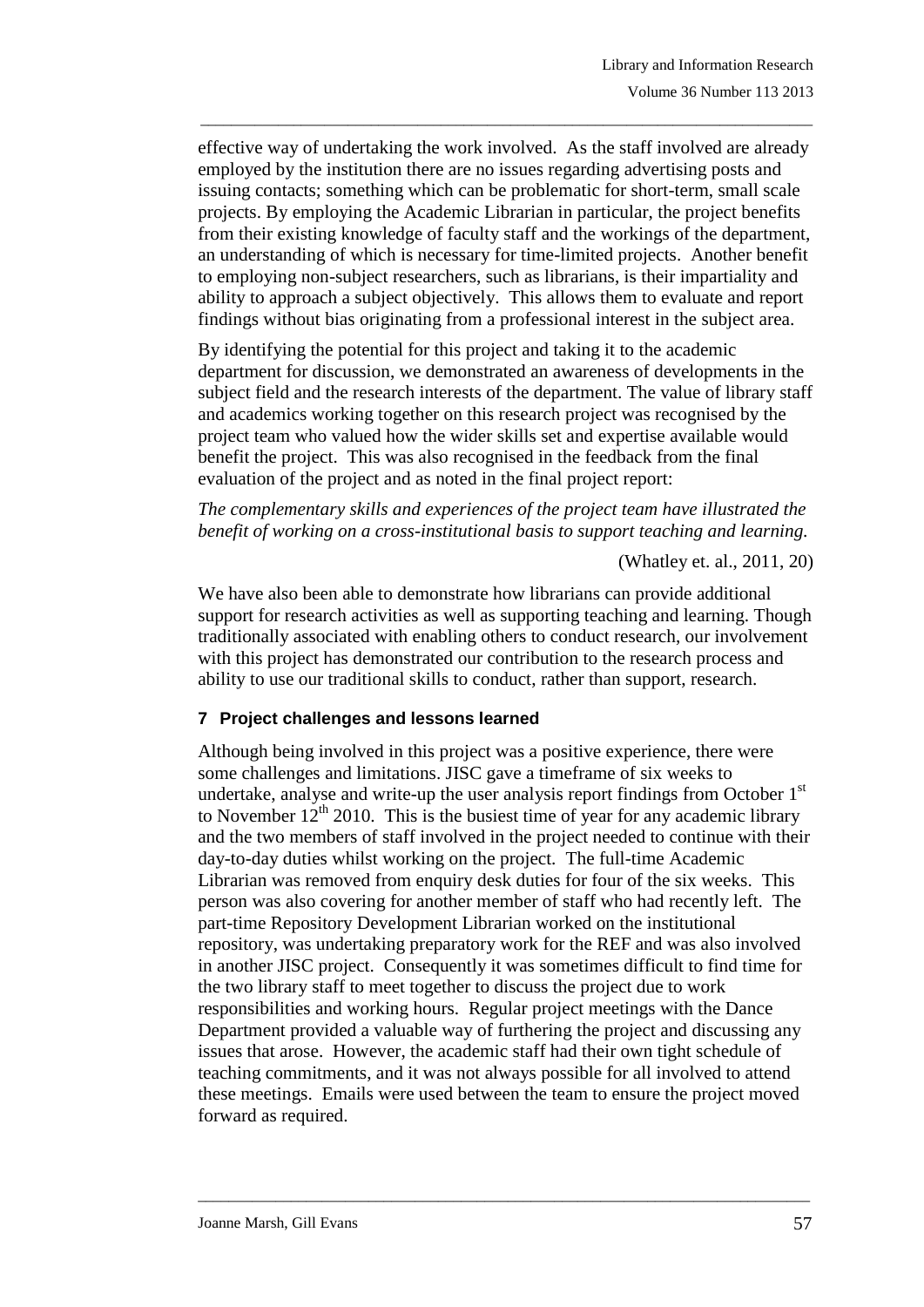One of the interesting aspects of the project was being able to work with the Siobhan Davies Dance Company. During the six week user analysis stage the Company was launching their latest work (Rotor). Consequently, the person who was to provide a stakeholder interview for the project was heavily involved in the Company's new launch and was not always contactable. Eventually email responses to the questions were received from them. Also, due to time constraints, it was not possible to access the Company's log file data for the archive which would have been useful for the user analysis. Ten higher education academics were contacted for feedback regarding their use of the archive in teaching and learning. However, they were also busy with the start of the new academic year. Consequently, the planned interviews with them were not possible and it was necessary to encourage responses by email, which resulted in four responses.

\_\_\_\_\_\_\_\_\_\_\_\_\_\_\_\_\_\_\_\_\_\_\_\_\_\_\_\_\_\_\_\_\_\_\_\_\_\_\_\_\_\_\_\_\_\_\_\_\_\_\_\_\_\_\_\_\_\_\_\_\_\_\_\_\_\_\_\_\_\_\_\_\_\_\_\_\_\_\_

An understanding of the dance community in relation to the practice of dance was essential for the librarians involved in terms of knowledge of how the community works as a discipline. Neither librarian has a degree in the discipline and at the start of the project we had a sharp steep learning curve into an awareness of dance practice. Through working with the department to support information skills for a number of years, the Academic Librarian had built up an understanding of the nature and practice of this relatively small subject community. However, this was very different to being involved in the practice of the subject itself. We had to be aware of how such the subject area operates, the terminology used, main methods of networking or disseminating information, and the fact that many professionals know one another. The latter became apparent whilst contacting the administrator of a dance mailing list to disseminate the online survey. The comment was made that the email would carry more weight if sent directly by the project lead who is well known in the dance profession, and who may possibly have more influence on the response rate.

As part of the process of gaining and using responses from stakeholders and HE academics for the user analysis report, the library staff had to create ethical approval forms to be sent out with all questionnaires. We were also asked to produce an additional ethical form to cover the students taking part in the classroom sessions for embedding *Replay* within course teaching. When we started to write up the form it became clear that we lacked sufficient knowledge of the requirements of the teaching session and could not therefore, produce a form that would clearly and concisely deal with the relevant ethical issues. Although the teaching staff involved in the project were happy to take over this task, it did highlight the importance of understanding the knowledge and expertise that each person could bring to the project, and the need to assign tasks to appropriate team members.

### **8 Future work**

The value and success of this project has been rewarded in that we have both been approached to work on similar projects, both by the dance department and another faculty within the institution; demonstrating the success and value of our contribution to departmental research. Whilst the income generated from the library involvement in this type of research project is not large, it does provide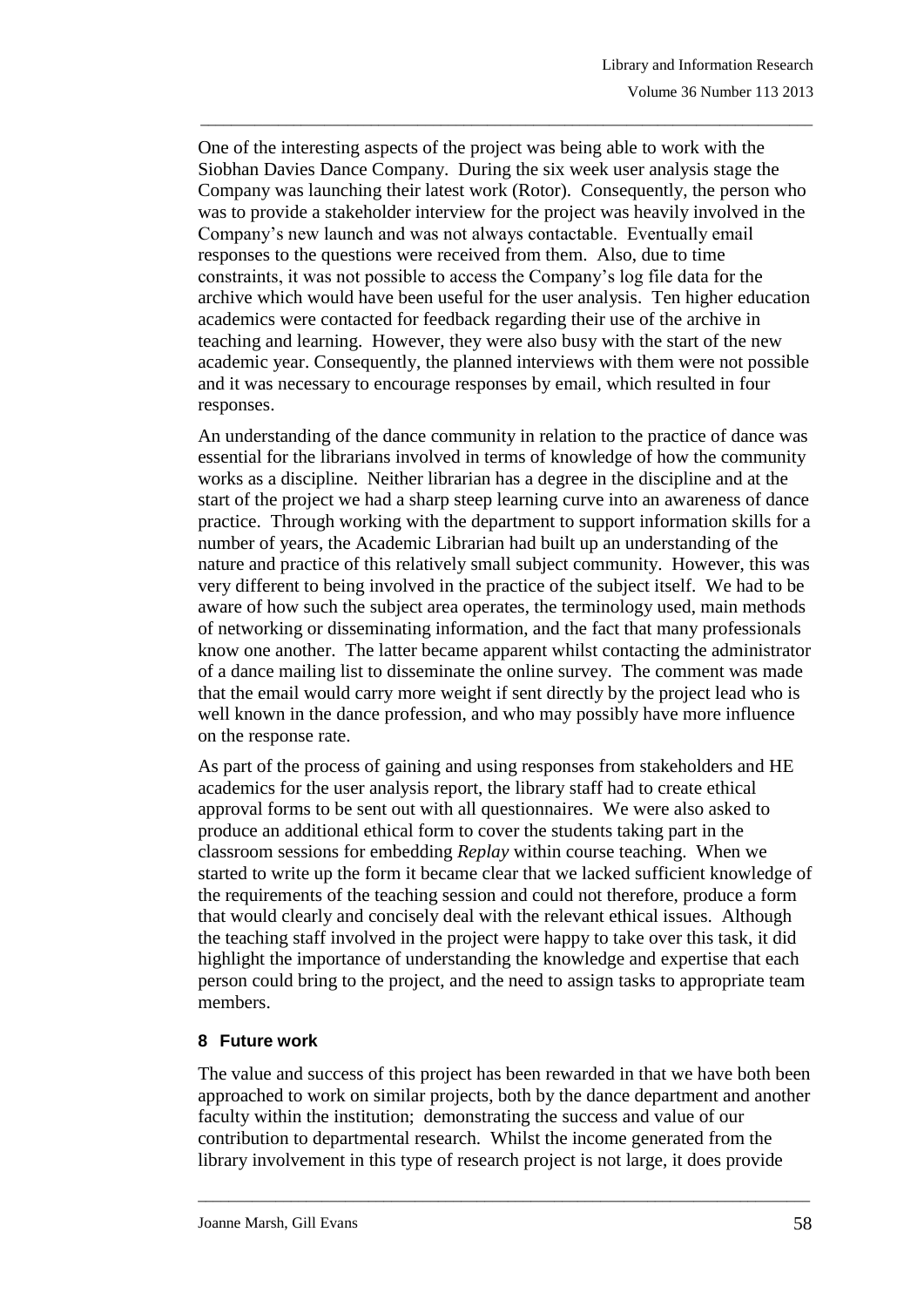further opportunities to demonstrate the variety of skills and value librarians can bring to research activity.

\_\_\_\_\_\_\_\_\_\_\_\_\_\_\_\_\_\_\_\_\_\_\_\_\_\_\_\_\_\_\_\_\_\_\_\_\_\_\_\_\_\_\_\_\_\_\_\_\_\_\_\_\_\_\_\_\_\_\_\_\_\_\_\_\_\_\_\_\_\_\_\_\_\_\_\_\_\_\_

The relationship the library has developed with the dance department and the Company through involvement with *Replay* has also led to the library, and in particular the repository team, working on the management and uploading of content to the archive.

## **9 Conclusion**

Though we recognise that involvement in project work is not new for many librarians, the emphasis on the library being able to generate research income has meant that it has become essential for library staff to actively engage in a broader agenda, and extend their work and skills into other areas.

Undertaking this project has increased our awareness of the various procedures involved in the research process, for example, liaising with the University's Business Support Group regarding potential bids and complying with the University Ethical Governance scheme. It has also allowed us to work closely with the academic department leading the project and has improved our working relationship with the staff involved. In raising our heads above the library parapet we have successfully demonstrated the value that librarians can bring to departmental research projects. This has highlighted the library's awareness of and ability to engage with the ongoing strategic objective of developing the University's research profile.

We hope that this project and our experience can demonstrate an alternative way the University Library and academic librarians can add value and support their departments. For library staff it is clearly an opportunity to widen skills and gain research experience. It enriches the relationship with the academic department and gives an insight into the teaching and learning agenda of the academic department. However, this requires the librarian to be proactive. It is essential to develop an awareness of the interests and research in the departments you support. You need to promote yourself with research staff and offer support with this side of their work; and in doing so, extend your current awareness activities to monitor funding opportunities that will be of interest and benefit not only to the library, but also to the staff and researchers you support.

Having a subject-specific qualification may be of some benefit depending on the discipline you are supporting and how well you know your department. However, being respectful and mindful of the nature of a discipline, how its community functions and the approach of your academics involved will help you to work with them and support their research.

Taking on additional work at a time when resources and staff time may be scarce is not to be taken lightly. This might require additional support from your colleagues, line manager and head of department, but the value that can be gained from such activity in terms of recognition from other university departments and the library's support of the wider university agenda makes it well worth the effort.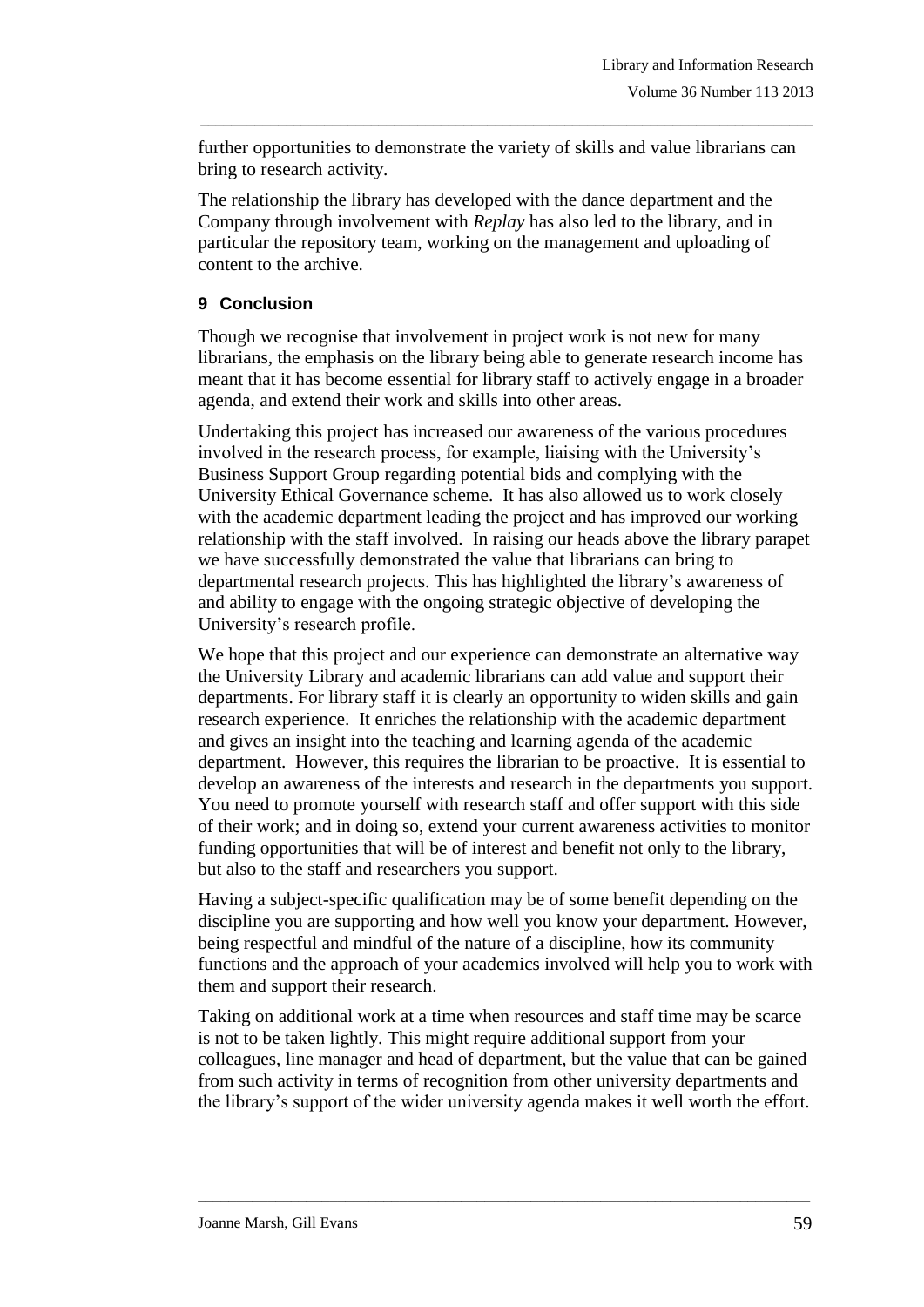### **References**

AHRC (2012). *Arts and Humanities Research Council* [Online]. URL: <http://www.ahrc.ac.uk/Pages/Home.aspx> [Accessed 18.09.2012].

AQA (2010a). *General Certificate of Secondary Education Performing Arts: Dance 3231 2010* [Online]. URL: [http://store.aqa.org.uk/qual/pdf/AQA-3231-W-](http://store.aqa.org.uk/qual/pdf/AQA-3231-W-SP-10.PDF)[SP-10.PDF](http://store.aqa.org.uk/qual/pdf/AQA-3231-W-SP-10.PDF) [Accessed 01.11. 2010].

\_\_\_\_\_\_\_\_\_\_\_\_\_\_\_\_\_\_\_\_\_\_\_\_\_\_\_\_\_\_\_\_\_\_\_\_\_\_\_\_\_\_\_\_\_\_\_\_\_\_\_\_\_\_\_\_\_\_\_\_\_\_\_\_\_\_\_\_\_\_\_\_\_\_\_\_\_\_\_

AQA (2010b). *GCE AS and A Level Specifications: Dance* [Online]. URL: <http://store.aqa.org.uk/qual/gce/pdf/AQA-2230-W-SP-10.PDF> [Accessed 01.11. 2010].

Bannon, F. (2010). Dance: the possibilities of the discipline. *Research in Dance Education*, **11**(1), 49-59.

Brooks, M. and Zubarev, M. (2012). Another lane on the information highway? A case study of experimenting with text message reference, *The Reference Librarian*, **53**(3), 170-181.

Coventry University (n.d.). *Curve: Coventry University's Repository for the Virtual Environment* [Online]. URL: <http://curve.coventry.ac.uk/open> [Accessed 16.08. 2012].

D-TRACES (n.d). *Dance Teaching Resources and Collaborative Engagement Space* [Online]. URL: <http://dancetraces.wordpress.com/> [Accessed 16.08.2012].

Fidel, R. (2008). Are we there yet?: Mixed methods research in library and information science, *Library and Information Science Research,* **30**(4), 265-272.

Hall, H. (2010). Promoting the priorities of practitioner research engagement, *Journal of Librarianship and Information Science,* **41**(2), 83-88.

Higher Education Academy (2012). *PDP: Personal Development Planning* [Online]. York: Higher Education Academy. URL:

<http://www.heacademy.ac.uk/resources/detail/pdp/pdp> [Accessed 18.09. 2012].

JISC (2012). *JISC: Inspiring Innovation* [Online]. URL:<http://www.jisc.ac.uk/> [Accessed 18.09.2012].

JISC mail (2012a). *TIG-SDR Home Page* [Online]. URL: <https://www.jiscmail.ac.uk/cgi-bin/webadmin?A0=TIG-SDR> [Accessed 16.12.12].

JISC mail (2012b). *Media, Arts and Dance Home Page* [Online]. URL: <https://www.jiscmail.ac.uk/cgi-bin/webadmin?A0=MEDIA-ARTS-AND-DANCE> [Accessed 16.12.12].

Kenedy, R. and Monty, V. (2011). Faculty-librarian collaboration and the development of critical skills through dynamic purposeful learning, *Libri,* **61**(2), 116-124.

Lampert, L. (2006). "Getting psyched" about information literacy: a successful faculty-librarian collaboration for Educational Psychology and Counselling, *The Reference Librarian,* **43**(89/90), 5-23.